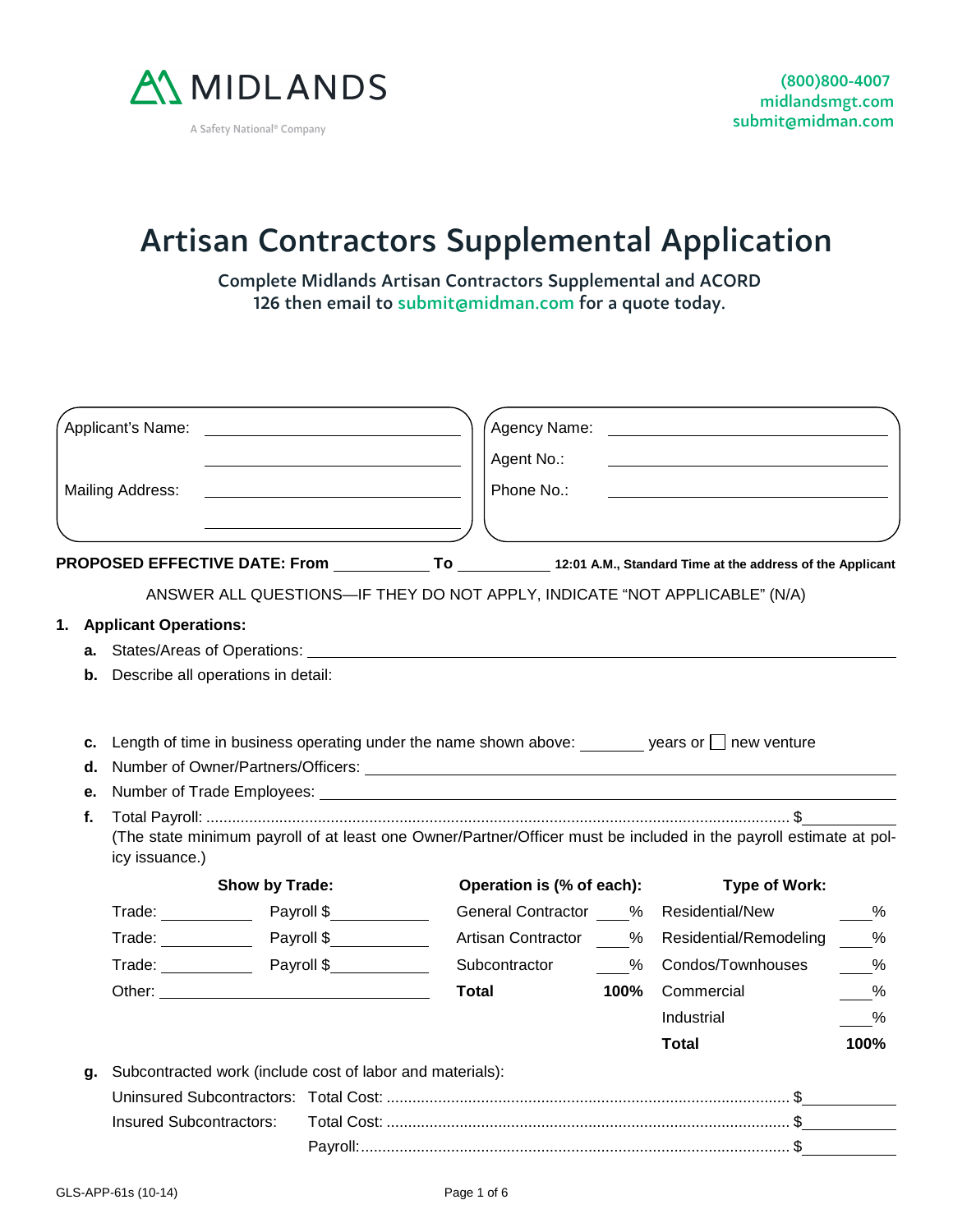|                                                                                                                        | Yes    No            |
|------------------------------------------------------------------------------------------------------------------------|----------------------|
| If yes, type of license and number:                                                                                    | Year license issued: |
| Has applicant operated or been licensed under any other name(s) during the past ten (10) years? . $\Box$ Yes $\Box$ No |                      |
| If yes, provide prior name(s) and describe type of operations:                                                         |                      |

#### **2. Receipts/Sales:**

| Current Year: |  |
|---------------|--|
|               |  |
|               |  |
|               |  |

## **3. Describe equipment used in operations:**

Cranes/Cherry Pickers/Lifts—Maximum height:

#### **4. List three current or planned projects:**

| <b>Customer Name and Project Description</b> | <b>Cost of Project</b> | <b>Duration of Project</b> |
|----------------------------------------------|------------------------|----------------------------|
| а.                                           |                        |                            |
| p.                                           |                        |                            |
| v.                                           | - 11                   |                            |

### **5. List five largest jobs in the last three years:**

| <b>Customer Name, Project Description and Location</b> | <b>Cost of Project</b> | <b>Start Date</b> | <b>End Date</b> |
|--------------------------------------------------------|------------------------|-------------------|-----------------|
| a.                                                     | \$                     |                   |                 |
| b.                                                     | \$                     |                   |                 |
| c.                                                     | \$                     |                   |                 |
| d.                                                     | \$                     |                   |                 |
| е.                                                     | \$                     |                   |                 |

#### **6. Indicate percentage of total operations performed by applicant or subcontractors for the following:**

| Airport                         | $\%$ | Chemical plant                           |
|---------------------------------|------|------------------------------------------|
| Ammonia refrigeration<br>system | ℅    | Conveyer                                 |
| Asbestos removal                | %    | Crane                                    |
| Automatic/Power door            | %    | Cooking exhaust/vent/<br>hood (cleaning) |
| <b>Blasting</b>                 | ℅    | Demolition                               |
| Boilers (commercial)            | %    | Design                                   |
| Boilers (residential)           | %    | Drilling                                 |
| Bridge work                     | ℅    | Earthquake retrofitting/<br>reinforcing  |

| Airport                         | %             | Chemical plant                           | %    | <b>Electrical fence</b> | %    |
|---------------------------------|---------------|------------------------------------------|------|-------------------------|------|
| Ammonia refrigeration<br>system | %             | Conveyer                                 | $\%$ | Excavating              | %    |
| Asbestos removal                | $\%$          | Crane                                    | %    | Farm equipment repair   | $\%$ |
| Automatic/Power door            | %             | Cooking exhaust/vent/<br>hood (cleaning) | $\%$ | Fire suppression system | %    |
| <b>Blasting</b>                 | %             | Demolition                               | %    | Fire/Water restoration  | $\%$ |
| Boilers (commercial)            | %             | Design                                   | %    | Fireplace insert        | %    |
| Boilers (residential)           | %             | <b>Drilling</b>                          | $\%$ | Foundation construction | $\%$ |
| Bridge work                     | $\frac{0}{0}$ | Earthquake retrofitting/<br>reinforcing  | %    | Foundation repair       | %    |

| Chemical plant                           | % | <b>Electrical fence</b> | ℅    |  |  |  |  |
|------------------------------------------|---|-------------------------|------|--|--|--|--|
| Conveyer                                 | ℅ | Excavating              | $\%$ |  |  |  |  |
| Crane                                    | ℅ | Farm equipment repair   | $\%$ |  |  |  |  |
| Cooking exhaust/vent/<br>hood (cleaning) | % | Fire suppression system | %    |  |  |  |  |
| Demolition                               | % | Fire/Water restoration  | $\%$ |  |  |  |  |
| Design                                   | ℅ | Fireplace insert        | $\%$ |  |  |  |  |
| Drilling                                 | ℅ | Foundation construction | %    |  |  |  |  |
| Earthquake retrofitting/<br>reinforcing  | % | Foundation repair       | %    |  |  |  |  |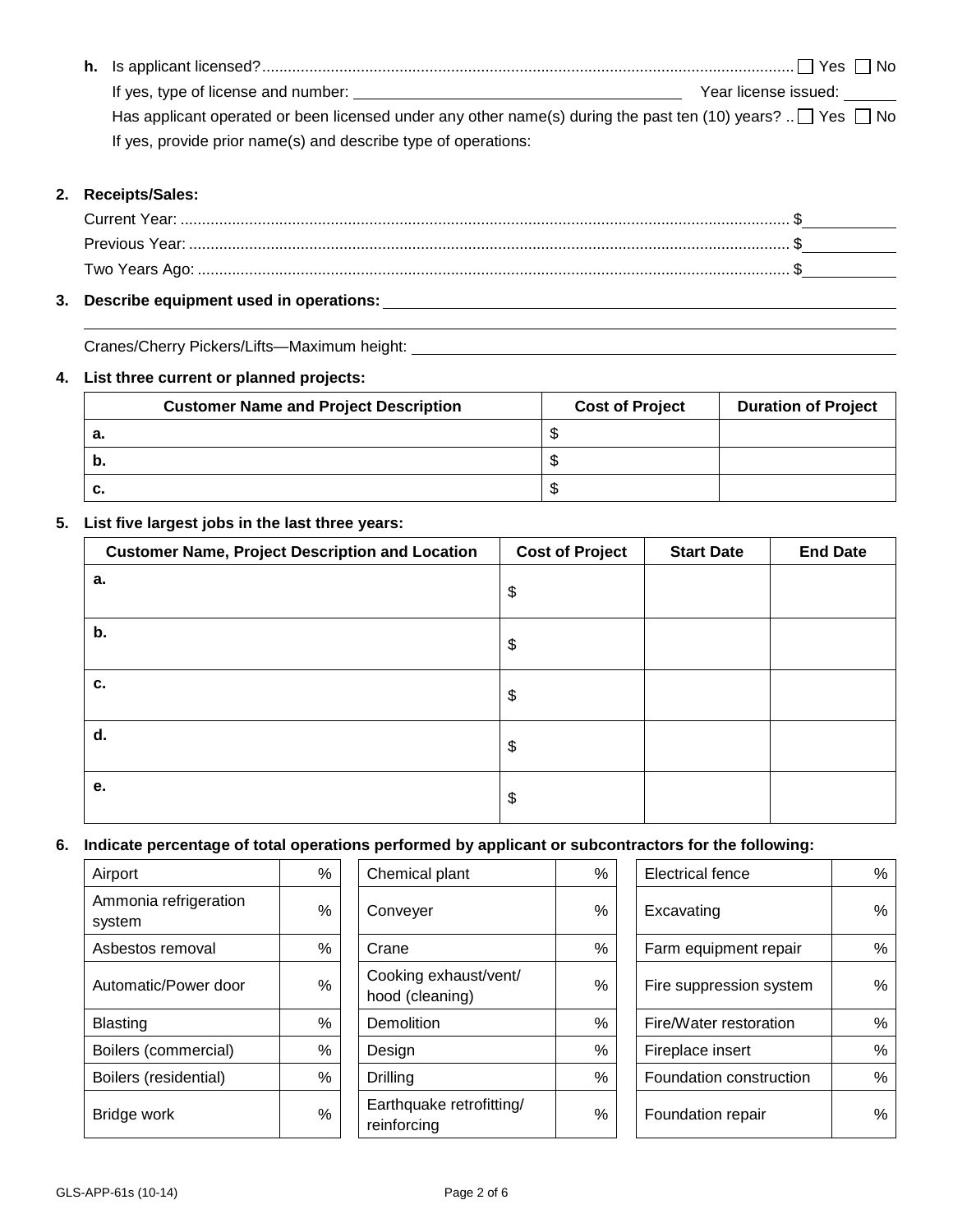| Framing (residential)                                                                  | $\%$          | Oil/Gas field                          | %    | Sand/Gravel                              | %    |  |
|----------------------------------------------------------------------------------------|---------------|----------------------------------------|------|------------------------------------------|------|--|
| Grain elevator                                                                         | $\%$          | Oil/Gas plant                          | $\%$ | Siding                                   | %    |  |
| Hazardous waste                                                                        | $\frac{0}{0}$ | Over the hole                          | %    | Soil stabilization                       | %    |  |
| Home inspection                                                                        | %             | Pile driving                           | $\%$ | Soil testing                             | %    |  |
| Hydraulic fracturing/<br>hydrofracking                                                 | %             | Prison                                 | %    | Surveying                                | %    |  |
| LPG (percent of receipts)                                                              | %             | Railroad                               | $\%$ | <b>Trailer hitch</b>                     | %    |  |
| Marina                                                                                 | %             | Refinery                               | %    | Underpinning                             | %    |  |
| Maritime USL&H                                                                         | %             | Residential home<br>(new construction) | %    | Waterproofing                            | %    |  |
| Mining                                                                                 | %             | Roofing                                | %    | Wood/Pellet stove<br>installation        | %    |  |
| Mold/Spore treatment or<br>remediation                                                 | $\%$          | Sand blasting                          | $\%$ | Work on rooftops<br>(other than roofing) | $\%$ |  |
| Any past or current operations on apartment to condominium or townhouse conversions or |               |                                        |      |                                          |      |  |
|                                                                                        |               |                                        |      |                                          |      |  |
|                                                                                        |               |                                        |      |                                          |      |  |
|                                                                                        |               |                                        |      |                                          |      |  |
|                                                                                        |               |                                        |      |                                          |      |  |
|                                                                                        |               |                                        |      |                                          | %    |  |
|                                                                                        |               |                                        |      |                                          |      |  |
|                                                                                        |               |                                        |      |                                          | %    |  |
| List the subcontracted trades used and the percentage of total operations:             |               |                                        |      |                                          |      |  |

| Carpentry   | % | % | % | % |
|-------------|---|---|---|---|
| Plumbing    | % | % | % | % |
| Electrical  | % | % | % | % |
| Heating/Air | % | % | % | % |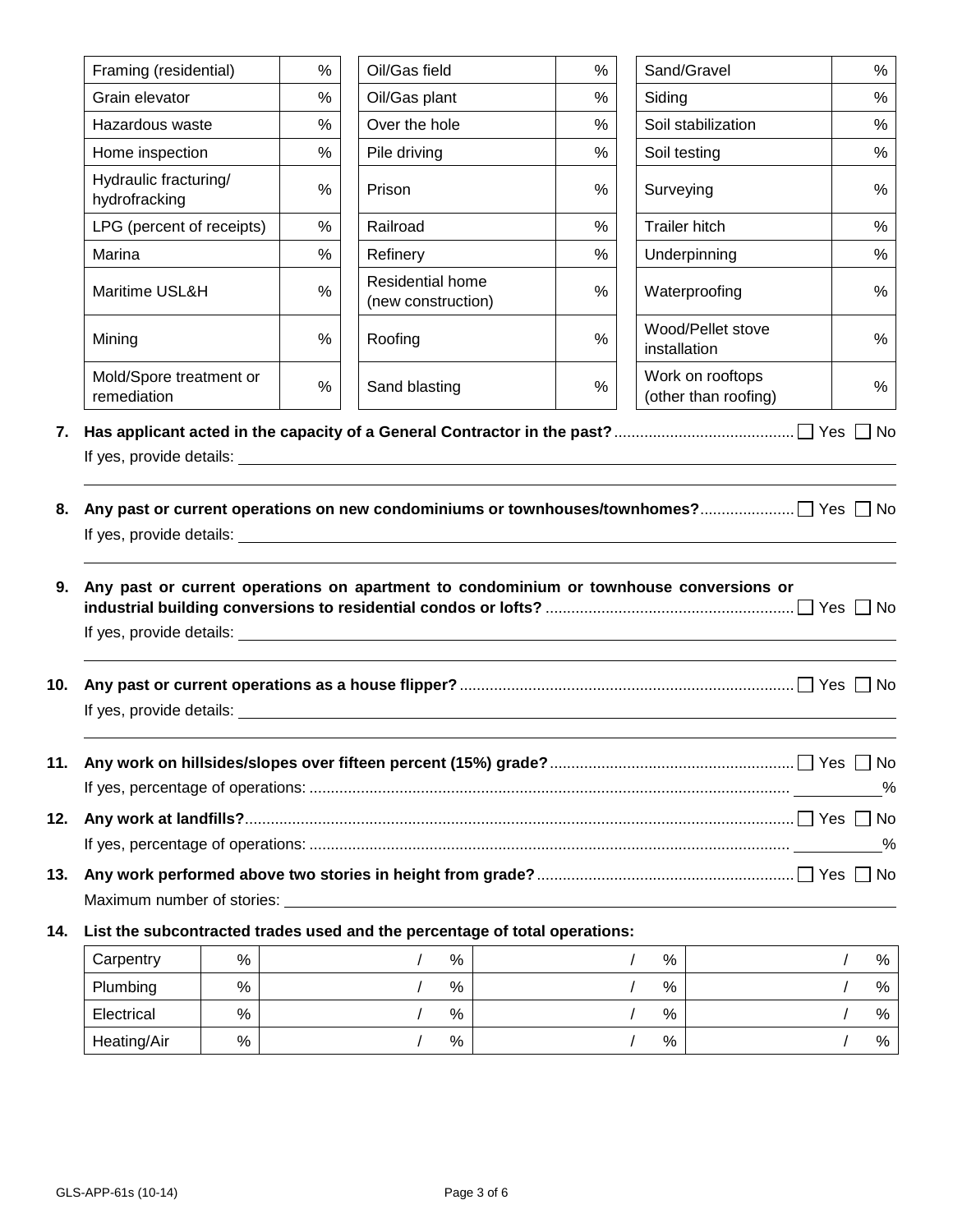| 15. |    | <b>Liability Controls:</b>                                                                                                                                                                                                           |  |
|-----|----|--------------------------------------------------------------------------------------------------------------------------------------------------------------------------------------------------------------------------------------|--|
|     |    |                                                                                                                                                                                                                                      |  |
|     |    |                                                                                                                                                                                                                                      |  |
|     | b. |                                                                                                                                                                                                                                      |  |
|     |    |                                                                                                                                                                                                                                      |  |
|     | с. |                                                                                                                                                                                                                                      |  |
|     | d. |                                                                                                                                                                                                                                      |  |
|     |    |                                                                                                                                                                                                                                      |  |
|     | е. |                                                                                                                                                                                                                                      |  |
|     | f. |                                                                                                                                                                                                                                      |  |
|     | g. | If yes, explain:                                                                                                                                                                                                                     |  |
|     |    |                                                                                                                                                                                                                                      |  |
|     | h. |                                                                                                                                                                                                                                      |  |
|     | i. |                                                                                                                                                                                                                                      |  |
|     |    | If yes, explain: <u>the contract of the contract of the contract of the contract of the contract of the contract of the contract of the contract of the contract of the contract of the contract of the contract of the contract</u> |  |
| 17. |    | Are any operations insured elsewhere by an owner-controlled insurance program (OCIP), also<br>If yes, provide details:                                                                                                               |  |
| 18. |    | Does risk engage in the generation of power, other than emergency back-up power, for their<br>If yes, describe:                                                                                                                      |  |
| 19. |    |                                                                                                                                                                                                                                      |  |
|     |    | California risks only:                                                                                                                                                                                                               |  |
|     |    | 20. Number of homes contemplating new residential work within the next twelve (12) months:                                                                                                                                           |  |
|     |    | 21. Number of homes with work planned in any one development or new construction phase: ______________________                                                                                                                       |  |
|     |    |                                                                                                                                                                                                                                      |  |
|     |    |                                                                                                                                                                                                                                      |  |

This application does not bind the applicant nor the Company to complete the insurance, but it is agreed that the information contained herein shall be the basis of the contract should a policy be issued.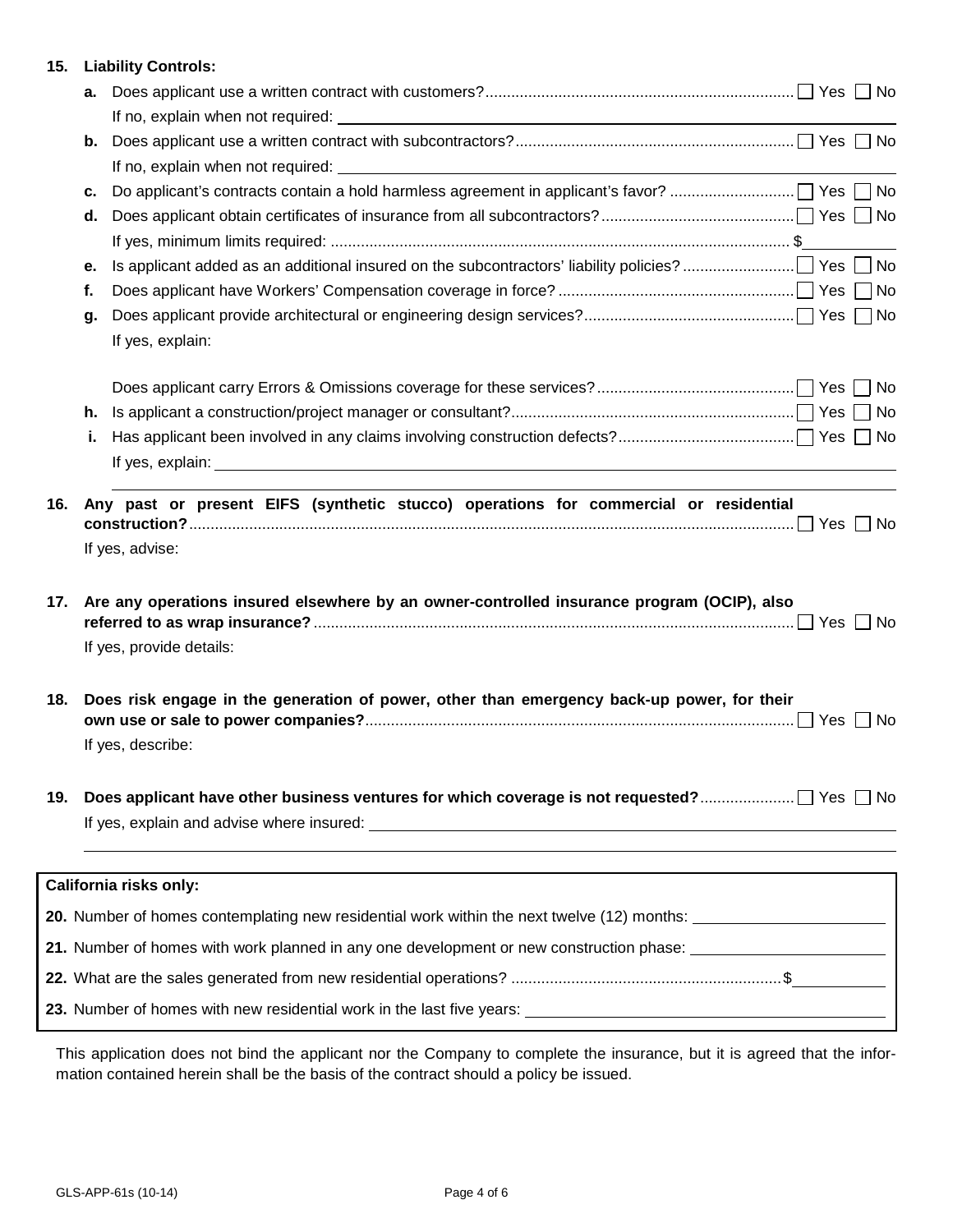**FRAUD WARNING:** Any person who knowingly and with intent to defraud any insurance company or other person files an application for insurance or statement of claim containing any materially false information or conceals for the purpose of misleading, information concerning any fact material thereto commits a fraudulent insurance act, which is a crime and subjects such person to criminal and civil penalties. **(Not applicable to Oregon)**

**NOTICE TO ALABAMA APPLICANTS:** Any person who knowingly presents a false or fraudulent claim for payment of a loss or benefit or who knowingly presents false information in an application for insurance is guilty of a crime and may be subject to restitution fines or confinement in prison, or any combination thereof.

**NOTICE TO COLORADO APPLICANTS:** It is unlawful to knowingly provide false, incomplete, or misleading facts or information to an insurance company for the purpose of defrauding or attempting to defraud the company. Penalties may include imprisonment, fines, denial of insurance, and civil damages. Any insurance company or agent of an insurance company who knowingly provides false, incomplete, or misleading facts or information to a policy holder or claimant for the purpose of defrauding or attempting to defraud the policy holder or claimant with regard to a settlement or award payable from insurance proceeds shall be reported to the Colorado Division of Insurance within the Department of Regulatory Agencies.

**WARNING TO DISTRICT OF COLUMBIA APPLICANTS:** It is a crime to provide false or misleading information to an insurer for the purpose of defrauding the insurer or any other person. Penalties include imprisonment and/or fines. In addition, an insurer may deny insurance benefits if false information materially related to a claim was provided by the applicant.

**NOTICE TO FLORIDA APPLICANTS:** Any person who knowingly and with intent to injure, defraud, or deceive any insurer files a statement of claim or an application containing any false, incomplete, or misleading information is guilty of a felony of the third degree.

**NOTICE TO LOUISIANA APPLICANTS:** Any person who knowingly presents a false or fraudulent claim for payment of a loss or benefit or knowingly presents false information in an application for insurance is guilty of a crime and may be subject to fines and confinement in prison.

**NOTICE TO MAINE APPLICANTS:** It is a crime to knowingly provide false, incomplete or misleading information to an insurance company for the purpose of defrauding the company. Penalties may include imprisonment, fines or a denial of insurance benefits.

**NOTICE TO MARYLAND APPLICANTS:** Any person who knowingly or willfully presents a false or fraudulent claim for payment of a loss or benefit or who knowingly or willfully presents false information in an application for insurance is guilty of a crime and may be subject to fines and confinement in prison.

**NOTICE TO MINNESOTA APPLICANTS:** A person who files a claim with intent to defraud or helps commit a fraud against an insurer is guilty of a crime.

**NOTICE TO OHIO APPLICANTS:** Any person who, with intent to defraud or knowing that he is facilitating a fraud against an insurer, submits an application or files a claim containing a false or deceptive statement is guilty of insurance fraud.

**NOTICE TO OKLAHOMA APPLICANTS:** Any person who knowingly, and with intent to injure, defraud or deceive any insurer, makes any claim for the proceeds of an insurance policy containing any false, incomplete or misleading information is guilty of a felony.

**NOTICE TO RHODE ISLAND APPLICANTS:** Any person who knowingly presents a false or fraudulent claim for payment of a loss or benefit or knowingly presents false information in an application for insurance is guilty of a crime and may be subject to fines and confinement in prison.

**FRAUD WARNING (APPLICABLE IN VERMONT, NEBRASKA AND OREGON):** Any person who intentionally presents a materially false statement in an application for insurance may be guilty of a criminal offense and subject to penalties under state law.

**FRAUD WARNING (APPLICABLE IN TENNESSEE, VIRGINIA AND WASHINGTON):** It is a crime to knowingly provide false, incomplete, or misleading information to an insurance company for the purpose of defrauding the company. Penalties include imprisonment, fines, and denial of insurance benefits.